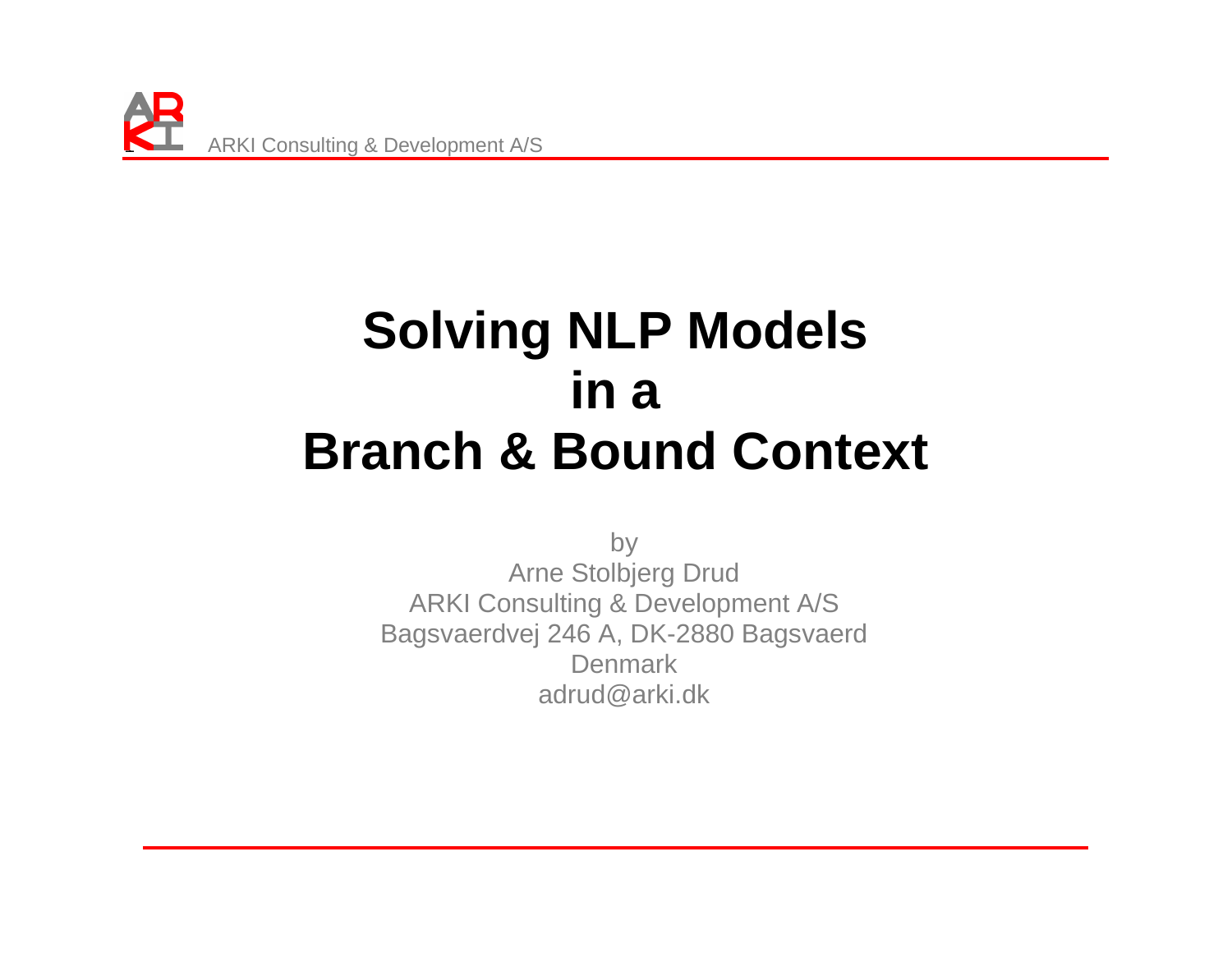

#### **Overview:**

- **The Branch and Bound Environment** 
	- **SBB**
- **The Components of an NLP solver** 
	- **What is critical for B&B?**
- **A new SQP Component in CONOPT3** 
	- **Combining SQP and GRG Algorithms**
- **Some Results** 
	- **CONOPT2 vs. CONOPT3 for some general NLP models**
	- **CONOPT2 vs. CONOPT3 for some MINLPs**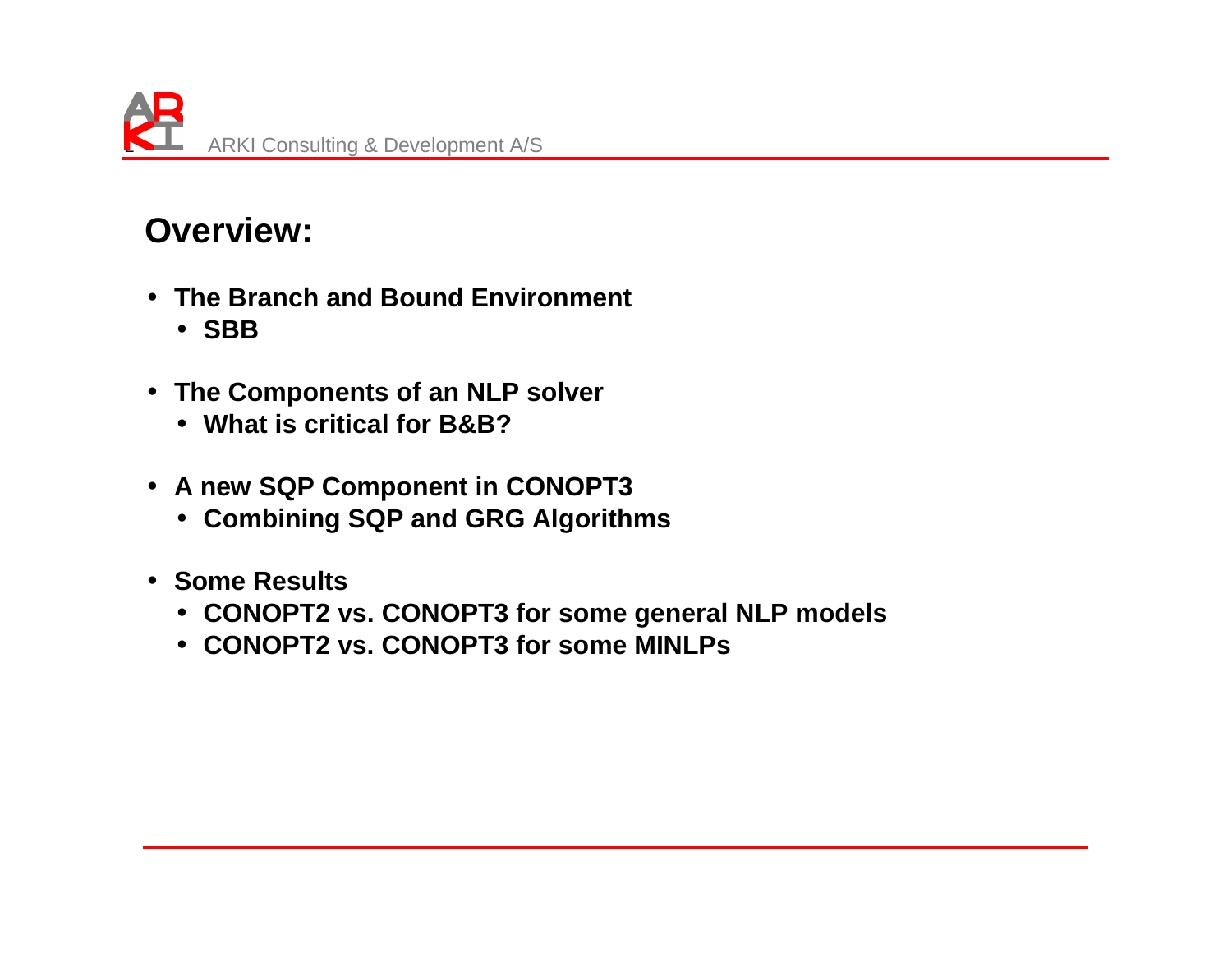

#### **The Branch and Bound Environment: The SBB Perspective:**

- **NLP Solvers are called as independent programs to solve the Root-node and Sub-nodes**
- **SBB manages the search tree**
- **Solvers appear to be identical: needs the same input and returns the same output**
- **Different solvers can be used for different nodes**
- **Failure of a solver can be repaired by calling one or more alternative solver**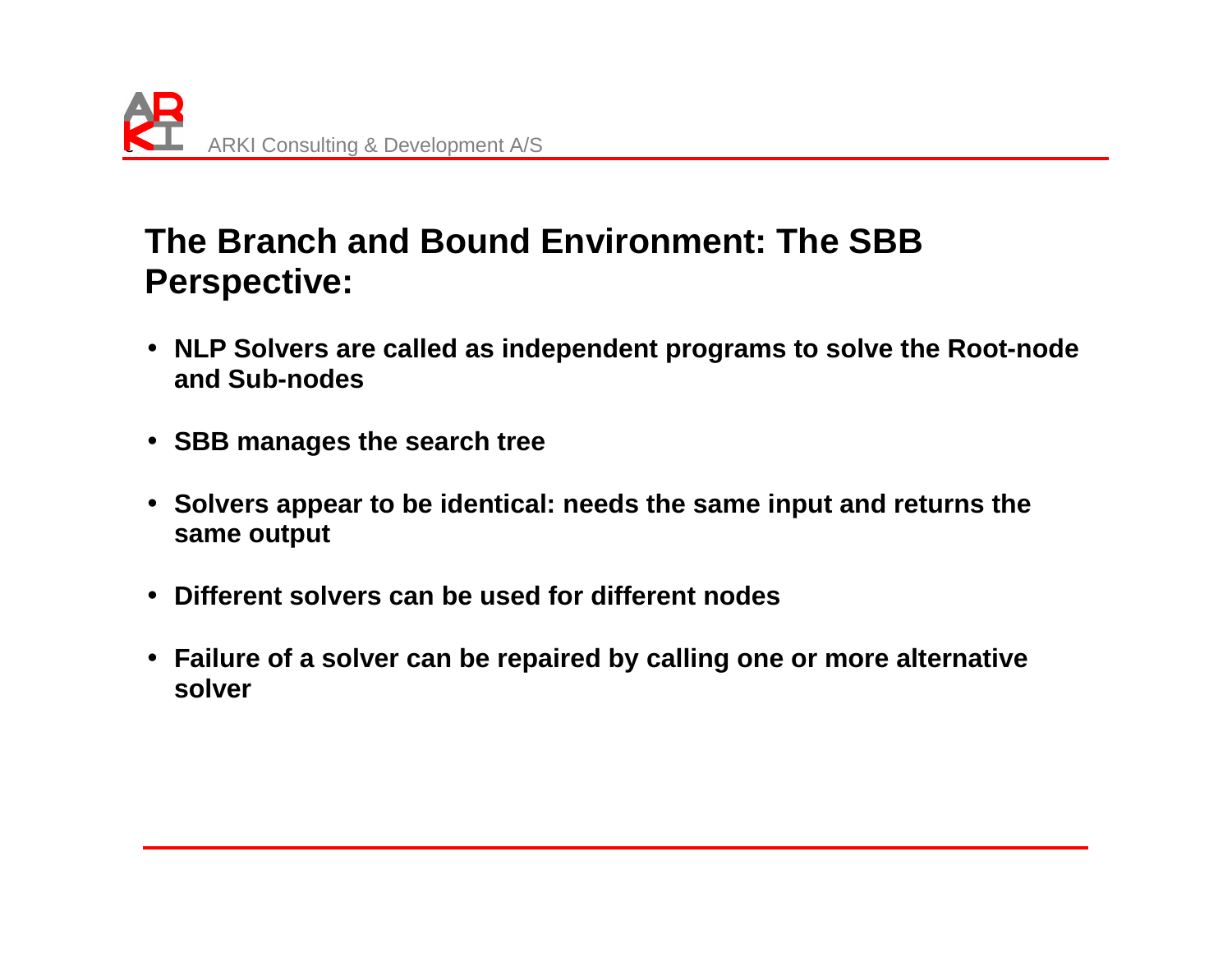

#### **The Branch and Bound Environment: The Solver Perspective:**

- **The Root node is like a standard NLP**
- **A sub-node is a model with a solution from the parent node. This solution is, apart from a few violated bounds, both primal and dual feasible**
- **Communication of initial values and bounds is always via SBB**
- **The parent node may have been solved by another solver**
- **The first call of a solver can appear deep in the tree**
- **The node previously solved by the same solver may have little relation to the current node**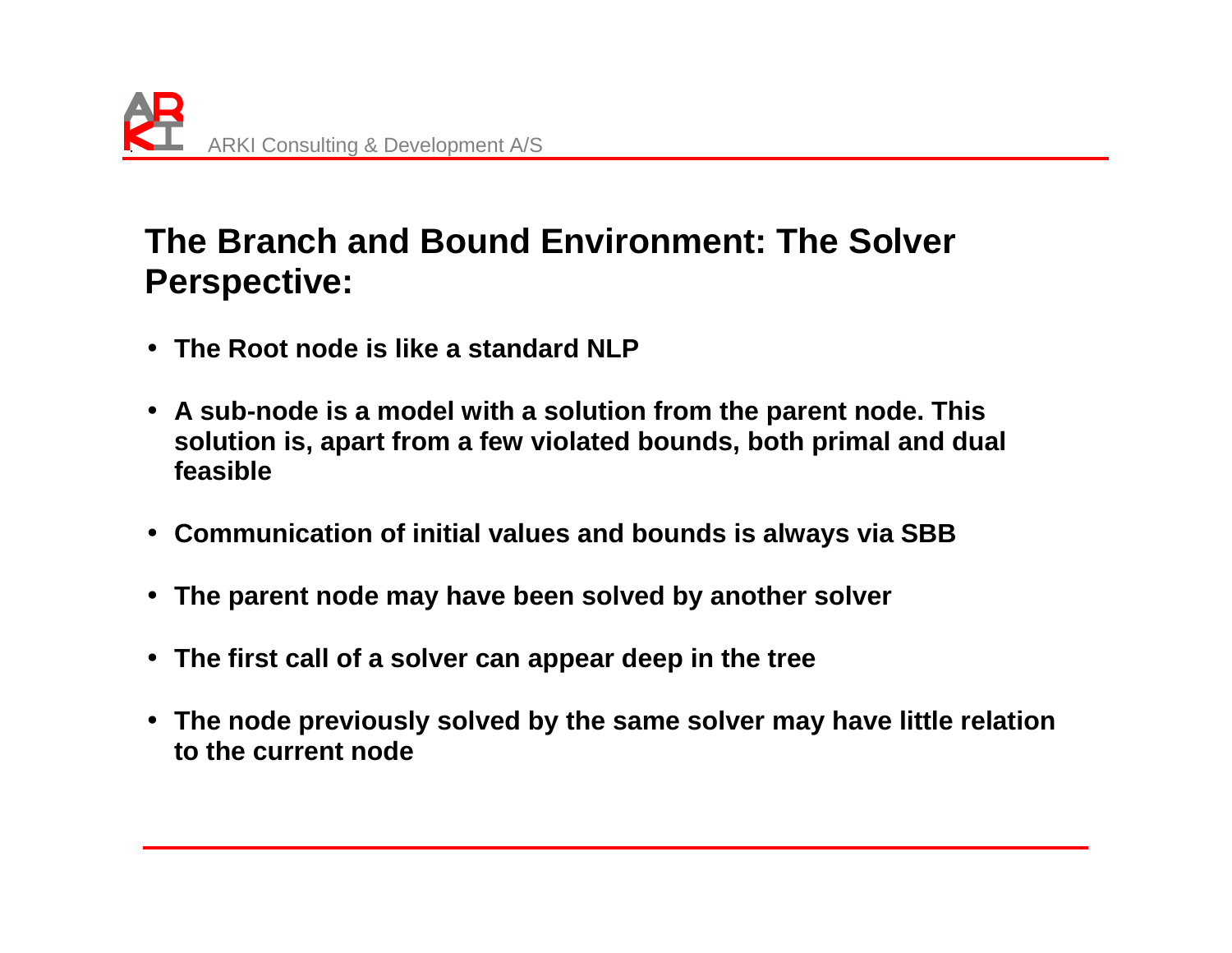

#### A Branch and Bound Tree

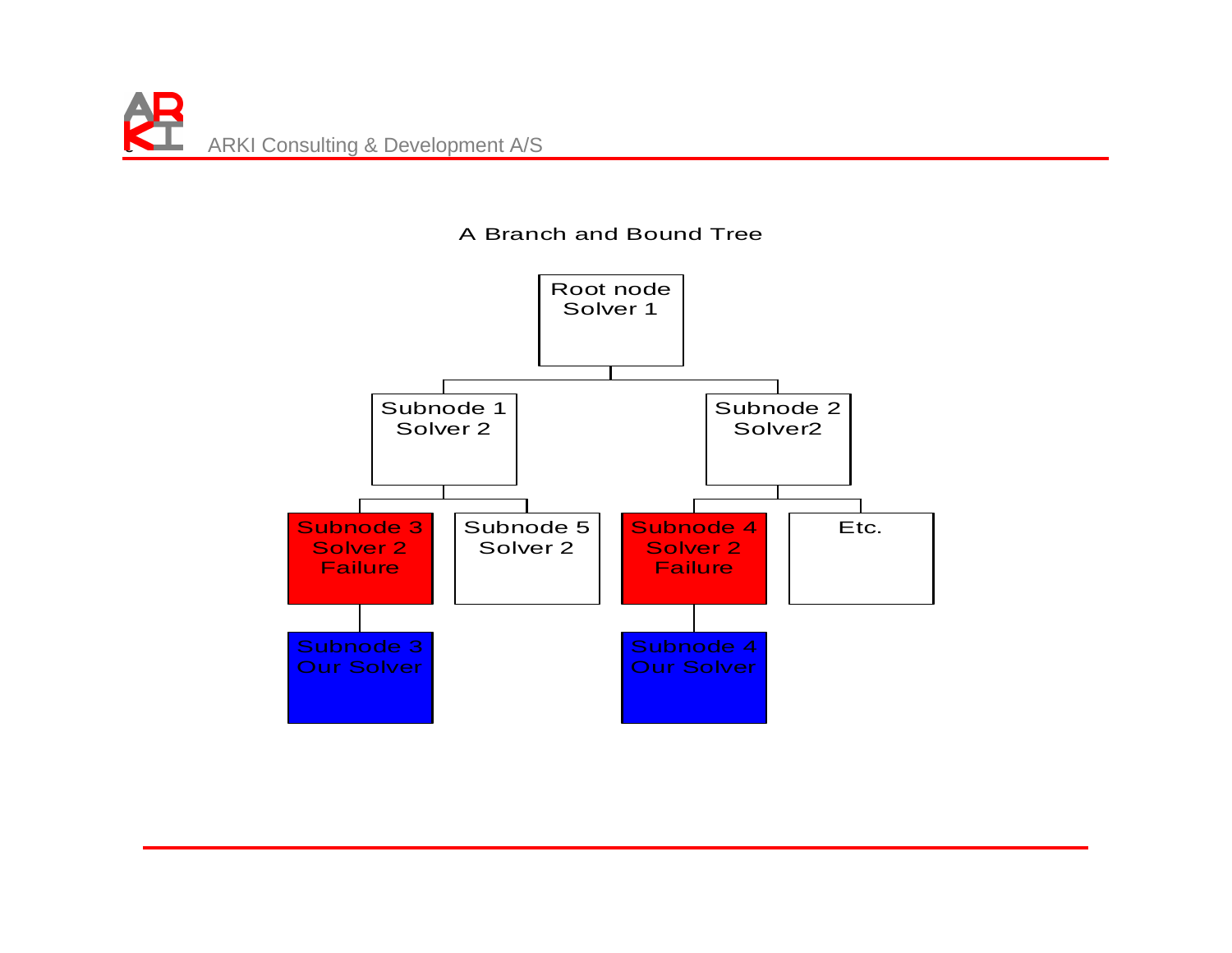# **The Components of an NLP solver (Algorithmic)**

- **Interface to the Modeling System: Read Model and Write Solution**
- **Model Preparation and Setup**
- **Preprocessing**
- **Various Optimization Components. For CONOPT2 these include:** 
	- **Crash procedure initial basis selection**
	- **Phase 0: cheap Newton-based method used to get close to a feasible solution**
	- **Phase 1: reliable method to find a feasible solution**
	- **Phase 2: optimization through sequence of feasible points**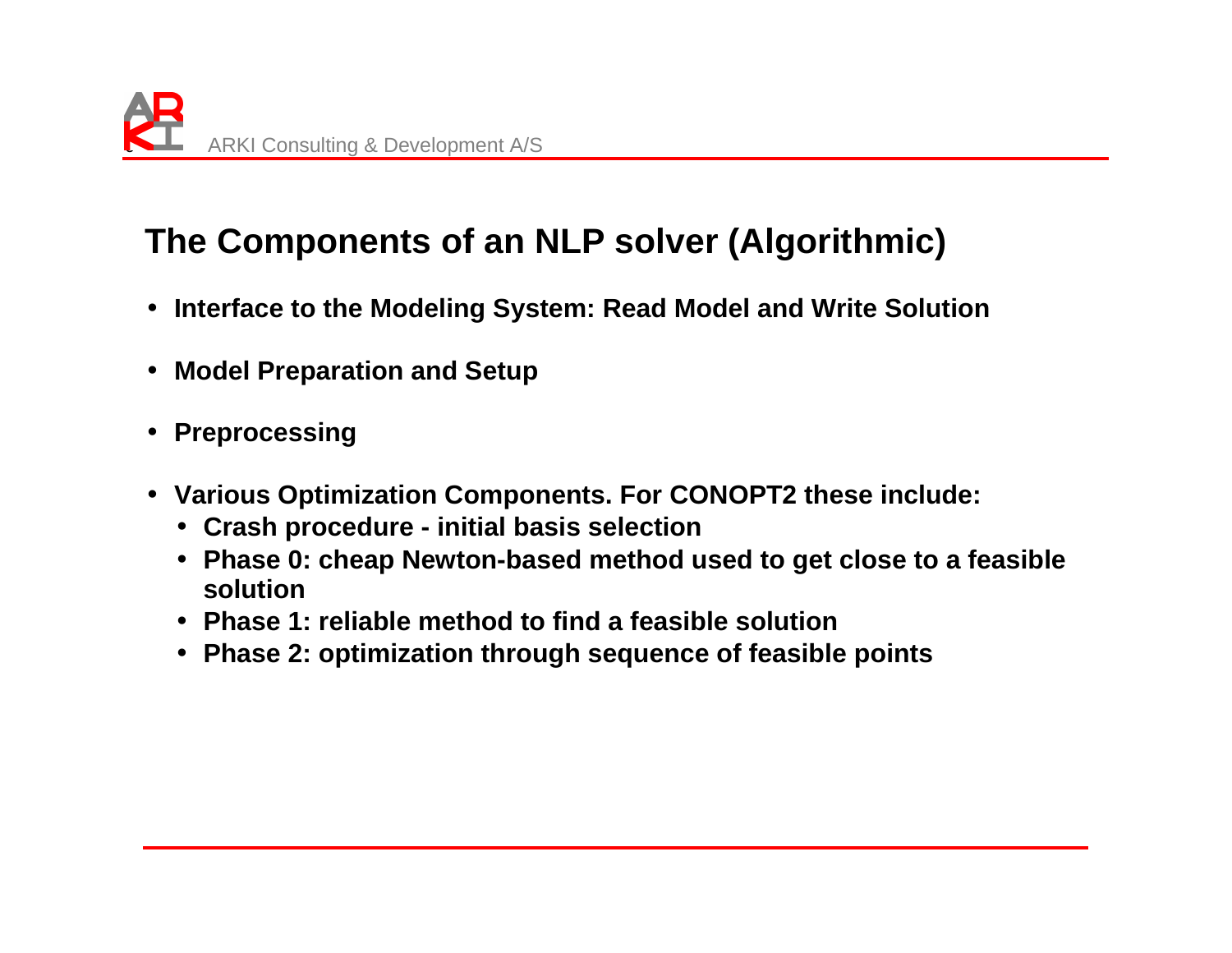# **The Components of an NLP solver (Model Modes)**

**The optimization components for Phase 1 and 2 exist in different versions selected from statistics about properties of the model around the current point:** 

- **Linear Mode: The objective appear to be almost linear over large distances (compared to distances to next bound):** 
	- **Use Sequential Linear Programming (SLP) methodology to identify many active constraints if large steps are possible**
	- **Use steepest descend (SD) if feasibility cannot be maintained for large steps**
- **Nonlinear Mode: Model has significant curvature in the reduced objective.** 
	- **Use Quasi-Newton methods (QN) to estimate second order information**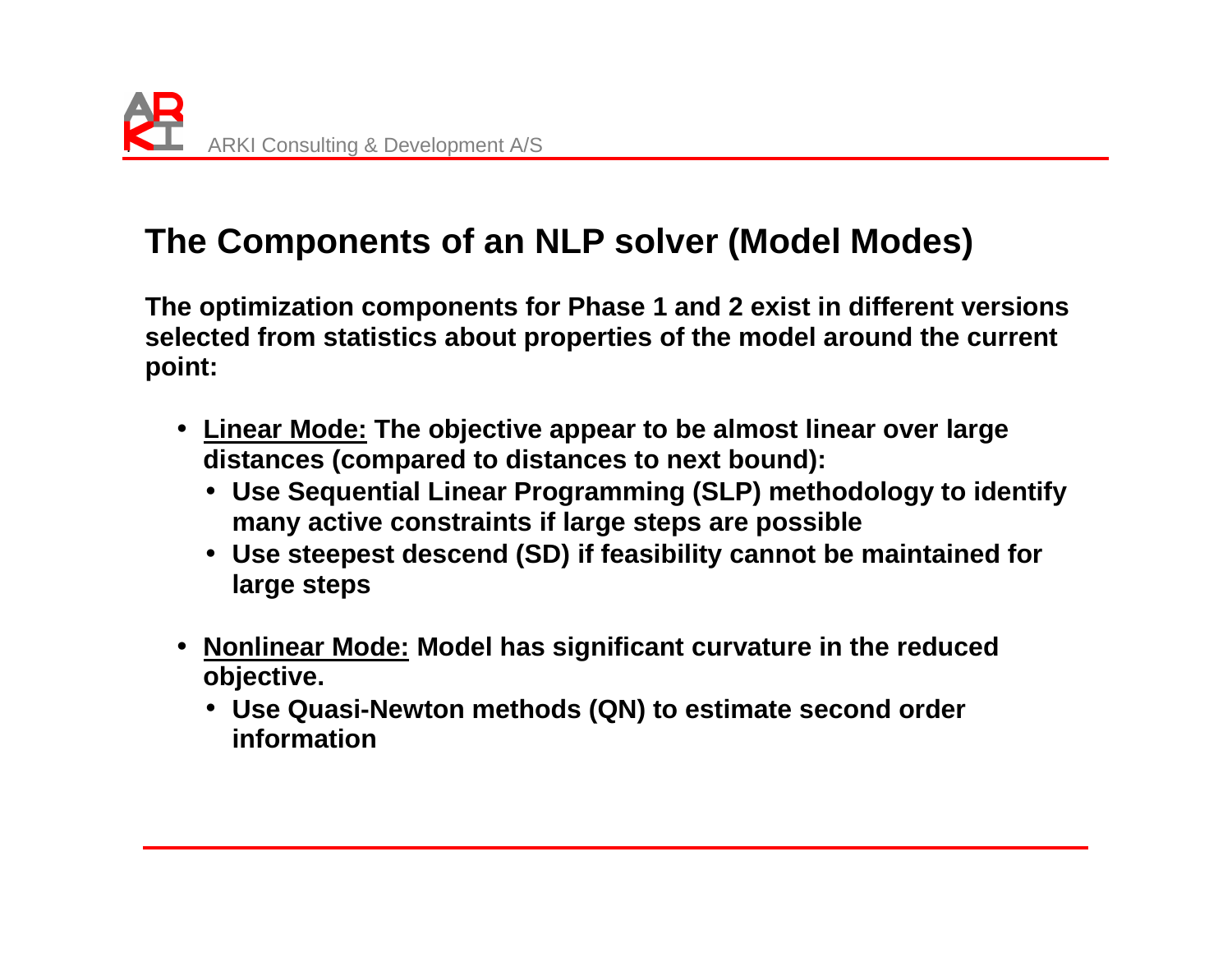## **The Components of an NLP solver (Resources)**

**The distribution of resource usage in different components depends on the model and its behavior around the optimum:** 

- **LINEAR: The optimum is mainly defined by bounds / constraints:** 
	- **There are few superbasic variables**
	- **The problems has combinatorial aspects**
- **CURVED: The optimum is mainly defined by the curvature of the objective and constraints.** 
	- **There are many superbasic variables**
	- **The curvature of the objective and constraints is important**
- **MIXED: The optimum is defined both by curvature of the objective and by bounds / constraints.** 
	- **There are many superbasic variables**
	- **The curvature of the objective and constraints is important**
	- **The problems has combinatorial aspects**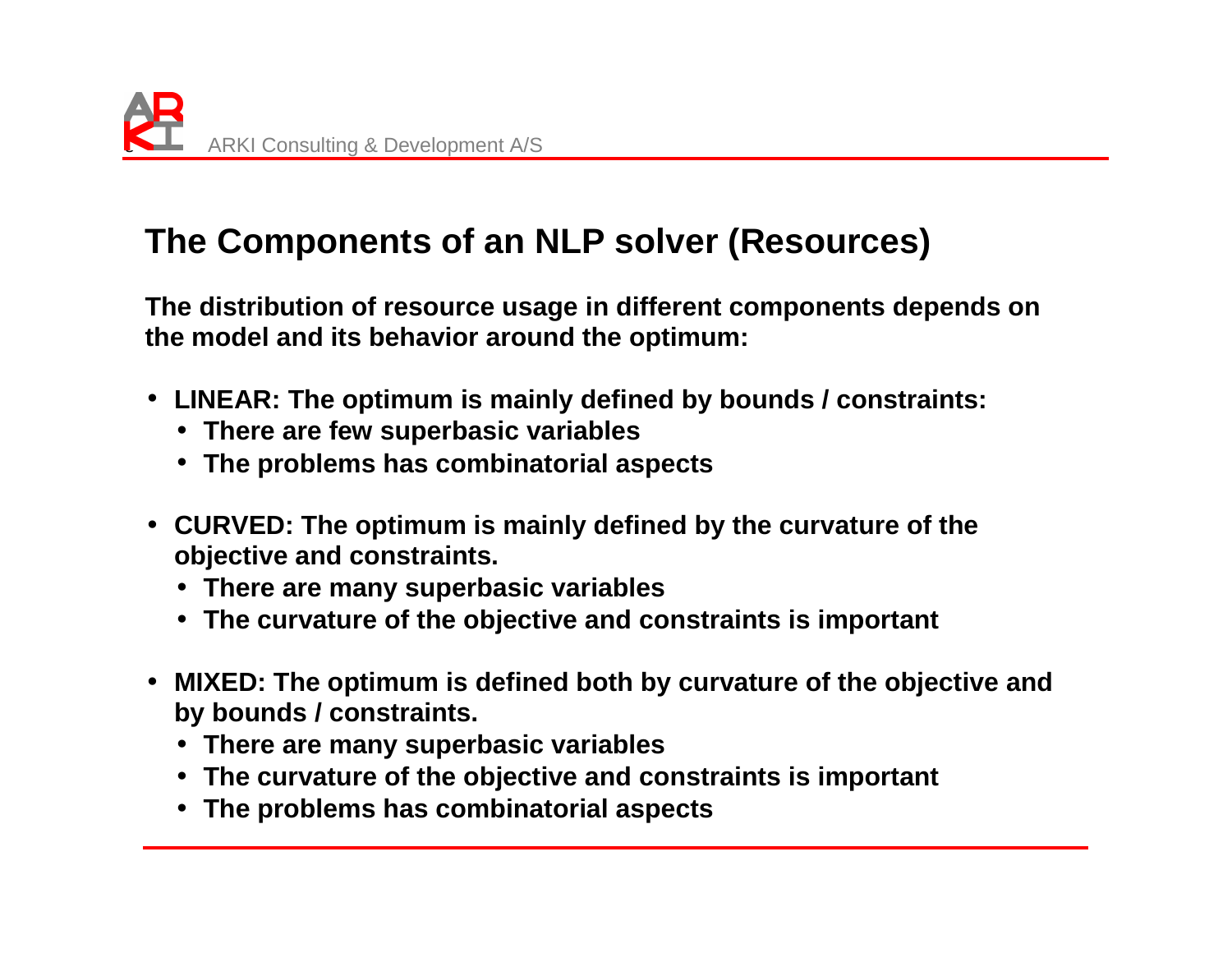#### **The Components of an NLP solver (Resources)**

**The components and resources needed to solve a standard NLP (or B&B Root node) for different model types:** 

|                  | <b>LINEAR</b>             | <b>CURVED</b>             | <b>MIXED</b>                                    |
|------------------|---------------------------|---------------------------|-------------------------------------------------|
| <b>Setup</b>     | <b>Fixed work</b>         | <b>Fixed work</b>         | <b>Fixed work</b>                               |
| Phase 0/1        | <b>Mainly SLP</b>         | <b>Mainly SLP</b>         | <b>Mainly SLP</b>                               |
|                  |                           | <b>SD/QN to move</b>      | <b>SD/QN to move</b>                            |
|                  |                           |                           | through difficult areas through difficult areas |
| <b>Phase 2</b>   | <b>Mainly SLP</b>         | <b>Mainly QN with few</b> | <b>Initial SLP</b>                              |
|                  |                           | 'subspaces'               | <b>Final QN with many</b><br>'subspaces'        |
|                  | Resources   All parts are | <b>Phase 1 is fast</b>    | <b>Phase 1 is fast</b>                          |
| $(CONOPT2)$ fast |                           | <b>Phase 2 is medium</b>  | Phase 2 can be very                             |
|                  |                           | per subspace              | slow if many                                    |
|                  |                           |                           | subspaces                                       |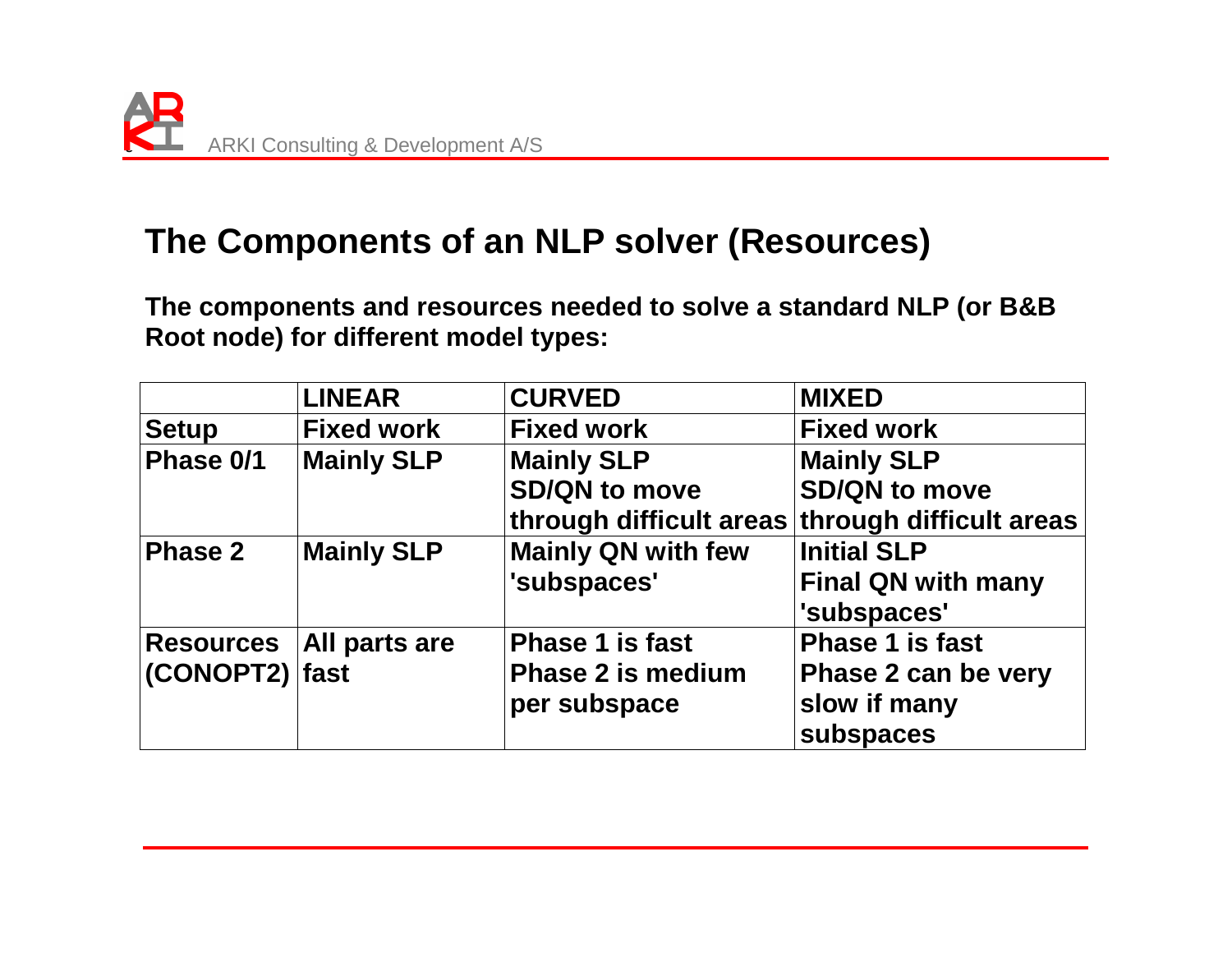### **The Components of an NLP solver (Resources)**

**The components and resources needed to solve a sub-node for different model types:** 

|                                    | <b>LINEAR</b>                                      | <b>CURVED</b>                                           | <b>MIXED</b>                                       |
|------------------------------------|----------------------------------------------------|---------------------------------------------------------|----------------------------------------------------|
| <b>Setup</b>                       | <b>Fixed work</b>                                  | <b>Fixed work</b>                                       | <b>Fixed work</b>                                  |
| Phase 0/1                          | <b>Newton or SLP</b><br>with few<br>iterations     | Newton or SLP with<br>few iterations                    | Newton or SLP with<br>few iterations               |
| Phase 2                            | <b>Mainly SLP</b><br>with few<br><b>iterations</b> | <b>QN with very few</b><br>'subspaces'                  | <b>QN with several</b><br>'subspaces'              |
| Resources  <br>(CONOPT2) very fast | All parts are                                      | <b>Phase 1 is very fast</b><br><b>Phase 2 is medium</b> | <b>Phase 1 is very fast</b><br>Phase 2 can be slow |

**The expected work is in all cases less than for a Root node solve. Setup costs are fixed and become a larger percentage of overall cost.**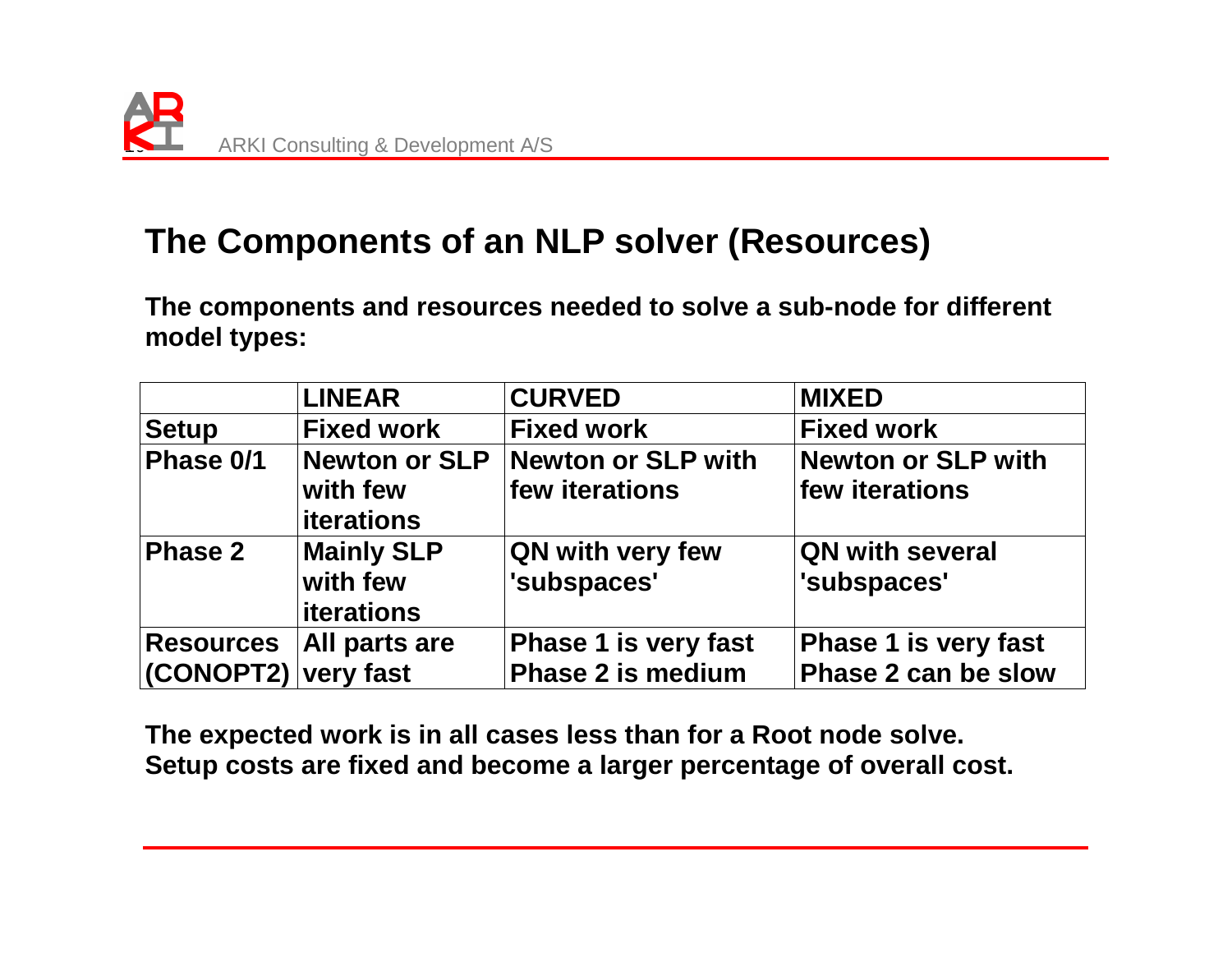

#### **Improving an NLP solver for Branch and Bound**

**Potential Improvements:** 

- **Improve Setup: Reuse some preparation work. Usually not worth while because creation is faster than communication.**
- **Reuse Preprocessing: Difficult because it depends heavily on the changing bounds.**
- **Improve Initial Basis. Current routine is conservative to protect against unknown model changes. Should add a less conservative option.**
- **Utilize almost feasible initial point by adding a Combined Phase 1+2 component based on a dual approach. Initial experiments have been disappointing.**
- **Improve General Optimization Components. Best bet is QN -> SQP**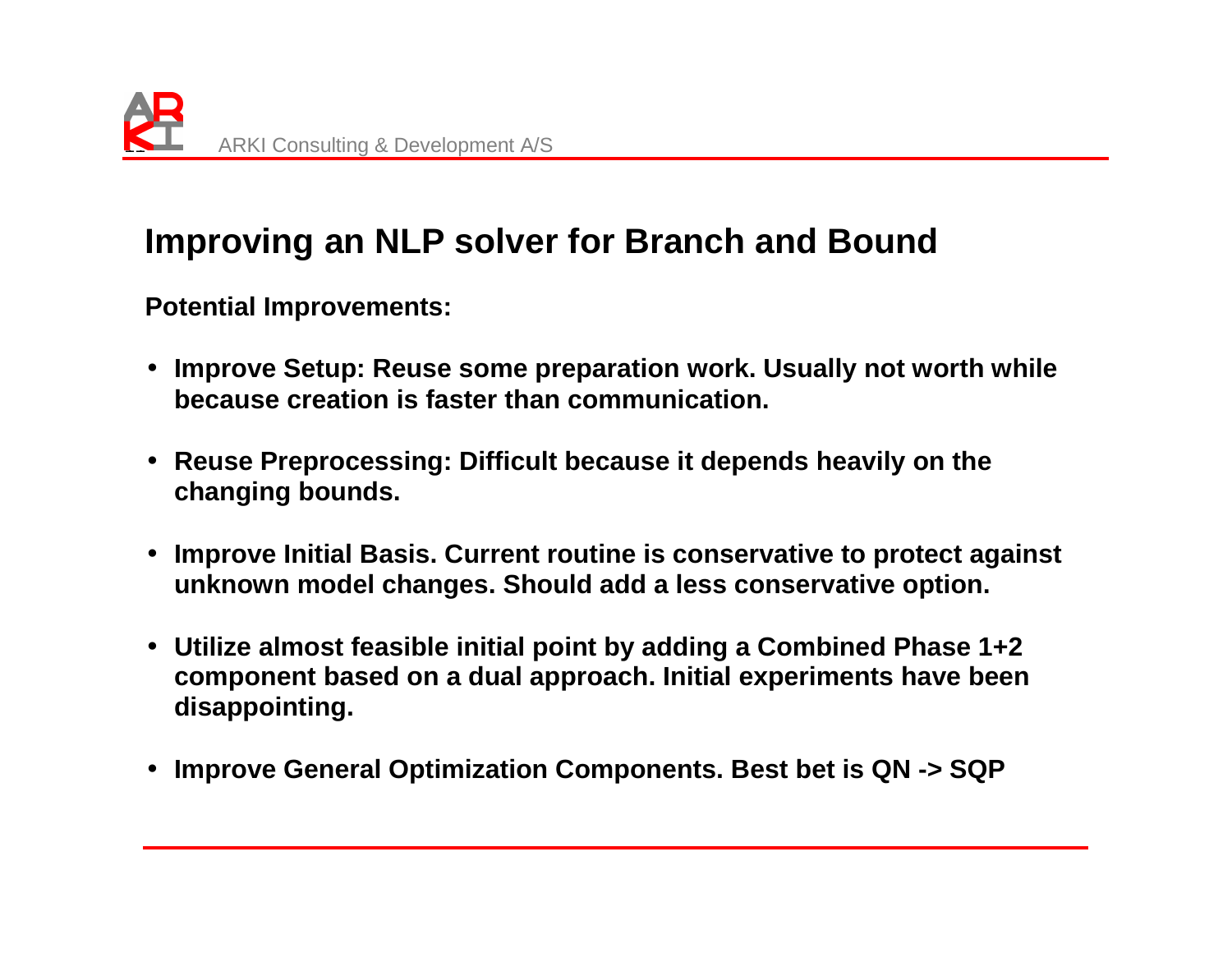

#### **The new SQP Component in CONOPT3**

**The "active subspace" is defined via basic, superbasic, and nonbasic variables:** 

| <b>Basis variables:</b><br><b>Adjust to satisfy</b><br>constraints.<br><b>Basis defines</b><br>dual variables | <b>Superbasic</b><br>variables:<br><b>Adjust to</b><br>improve<br>objective | <b>Nonbasic</b><br>variables:<br>Keep fixed -<br>they appear<br>to be<br>optimal |
|---------------------------------------------------------------------------------------------------------------|-----------------------------------------------------------------------------|----------------------------------------------------------------------------------|
|---------------------------------------------------------------------------------------------------------------|-----------------------------------------------------------------------------|----------------------------------------------------------------------------------|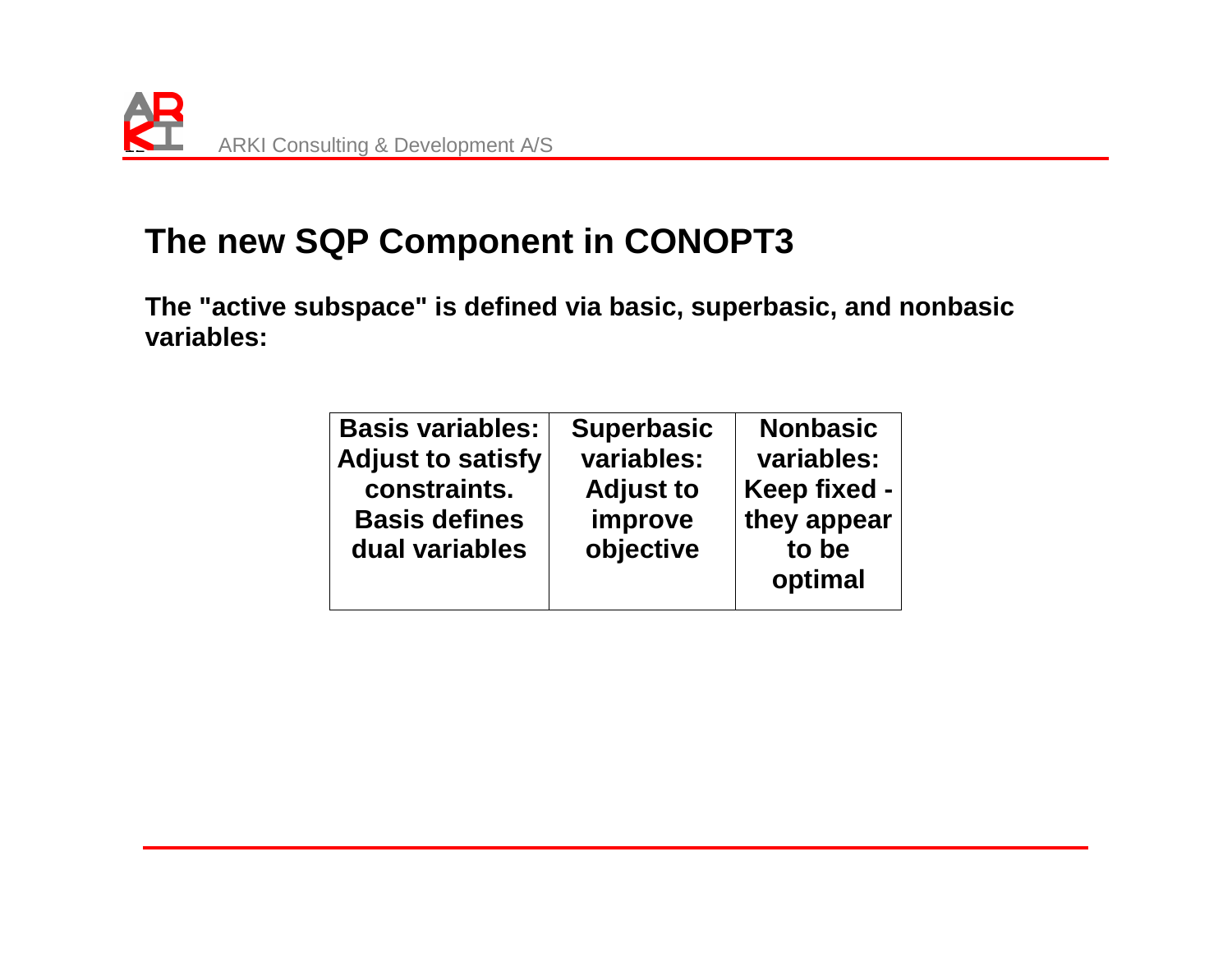# **The new SQP Component in CONOPT3 (cont.)**

**Key task for a given subspace: Change the superbasic variables to their "optimal values". With Quasi-Newton this involves:** 

- **QN uses gradient combined with a gradually updated second order approximation to the "Reduced Objective" to define search directions.**
- **During line searches, basic variables are adjusted to maintain feasibility.**
- **Several line searches are often needed to get good second order information.**
- **If a bound on a superbasic variable becomes active, the variable is made nonbasic (is fixed) => new subspace.**
- **If a bound on a basic variable becomes active, a basis change is made => new subspace. The second order information is projected (with some loss of quality).**

**Costly components: The large number of line searches per subspace and the line searches themselves (including new Jacobian and basis matrices).**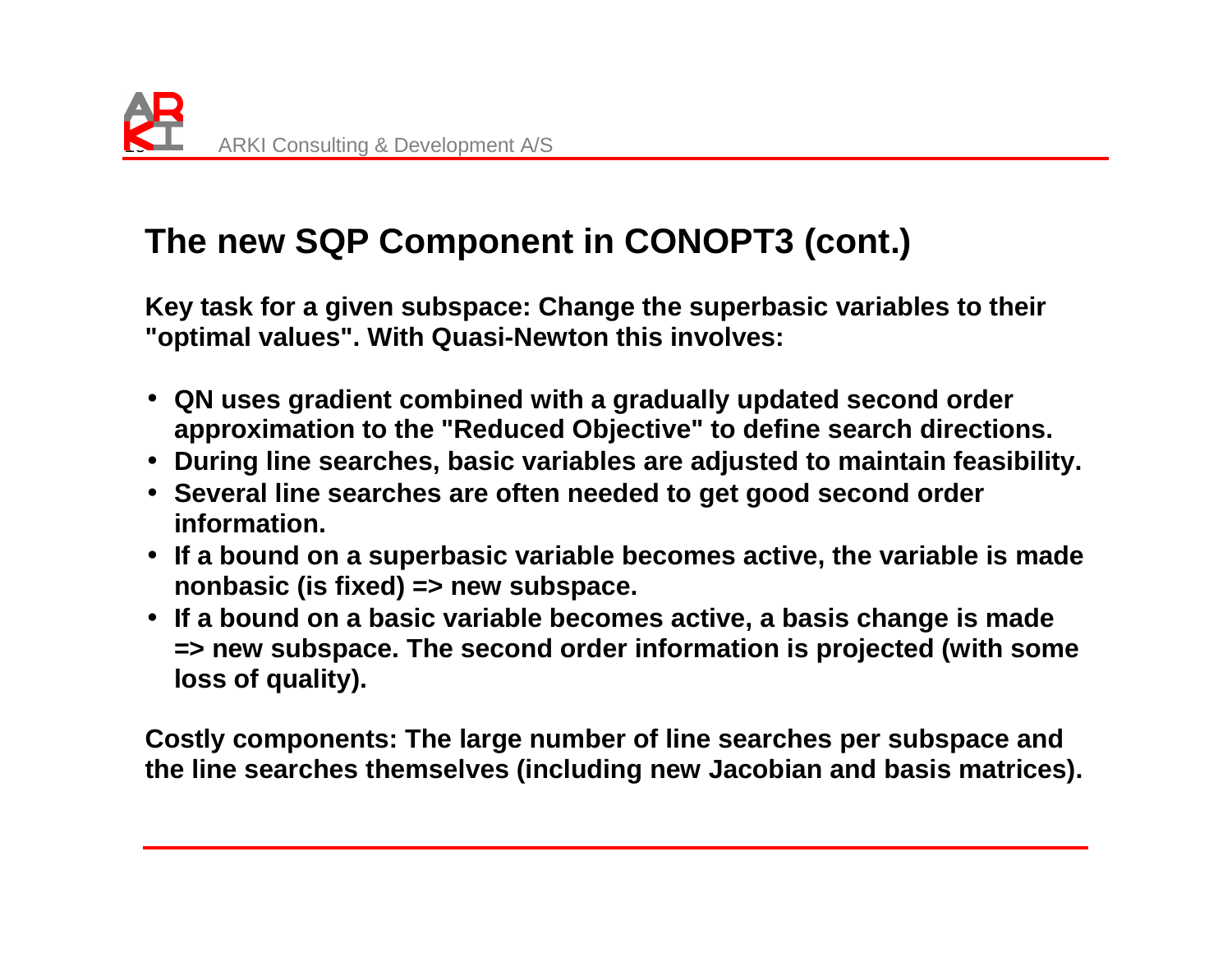# **The new SQP Component in CONOPT3 (cont.)**

**The advantages of an SQP approach:** 

- **Can use exact second order information**
- **Search directions defined inside the SQP will either end at a bound => new subspace is defined, or at local optimum**
- **Only line search with good directions and expected step = 1**

**The challenges of an SQP approach:** 

- **Second order matrix must be projected (reduced) on the superbasic space and for some algorithms on the nonbasic space.**
- **Reduced second order matrix must be adjusted after basis changes.**
- **Reduced second order matrix can be very large. Alternative: Conjugate Gradient methods with or without preconditioning.**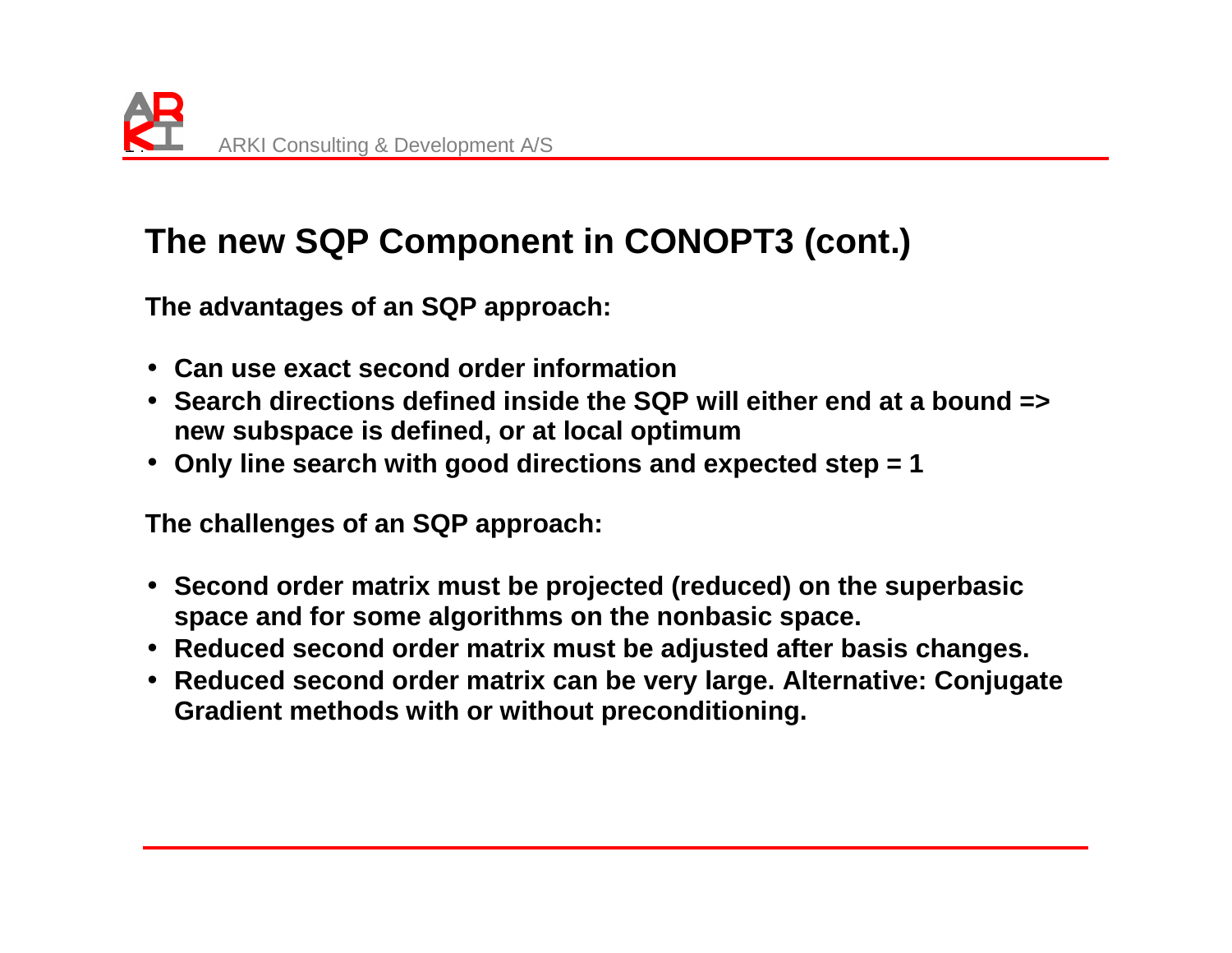# **The new SQP Component in CONOPT3 (cont.)**

**The practical implementation:** 

- **Exact second order information is delivered by new GAMS routines.**
- **The QP is only defined on the Basic / Superbasic space.**
- **If a bound becomes active, the size of the QP search space is reduced. The space is only increased between SQPs / Major iterations.**
- **The QP is solved with a reduced gradient method (standard CONOPT components).**
- **The Reduced second order matrix:** 
	- **Is only stored if the dimension of the superbasis is limited.**
	- **Is not computed via an expensive projection / reduction but updated as needed using QN methods. Matrix from last QP is reused.**
- **Models with many superbasics (and second order matrix) use Conjugate Gradients (CG) or Scaled CG depending on termination criteria.**
- **Early termination based on sufficient progress and statistics for previous iterations (Idea: do not waist time finding an optimal solution if we are far away and the QP approximation is poor).**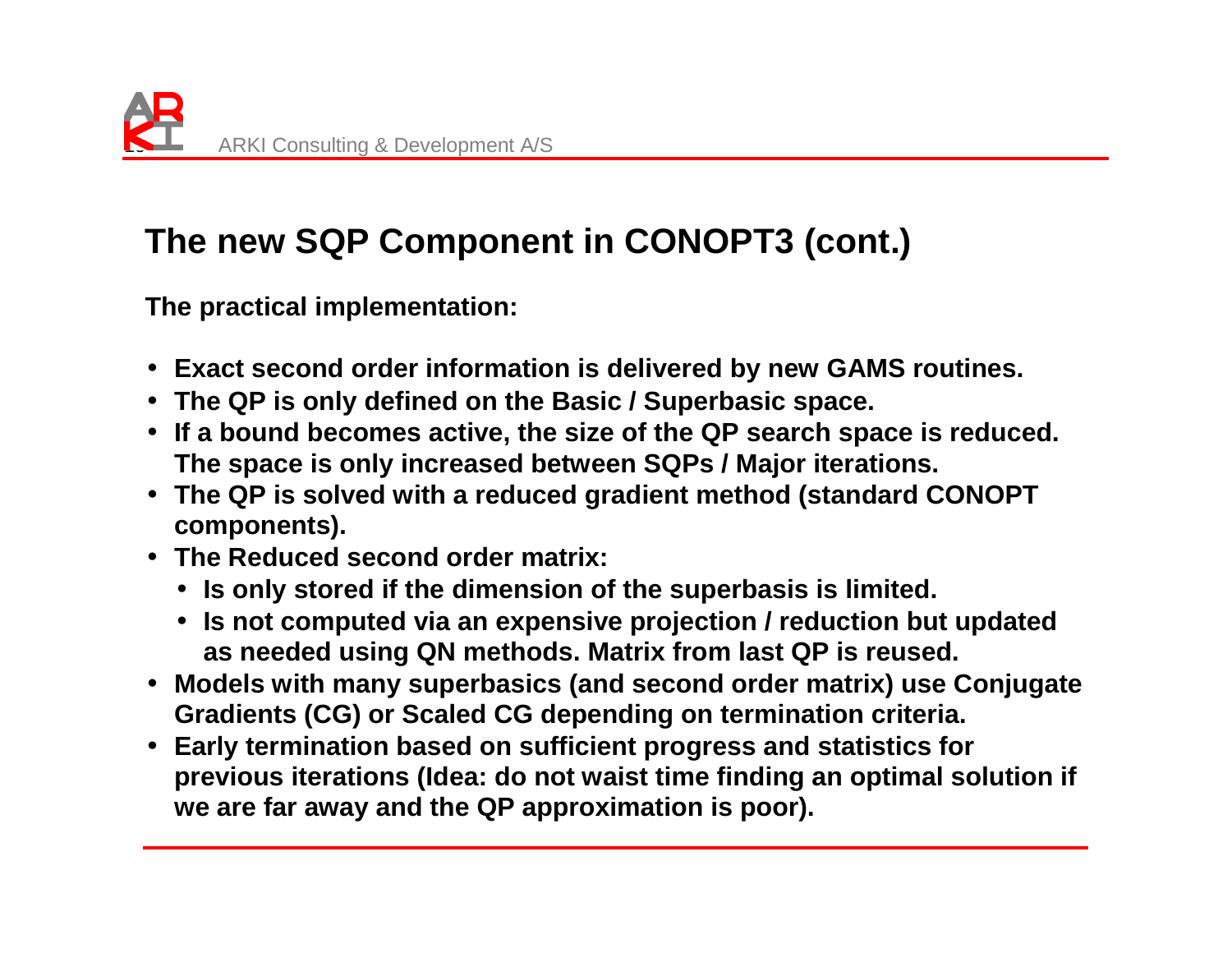#### **CONOPT2 vs. CONOPT3 for some NLP models**

**Example 1: A version of Alan Manne's RUNS model** 

**The model has 4145 variables and 3428 constraints The Jacobian has 14905 Jacobian elements, 263 of which are nonlinear. The Hessian of the Lagrangian has 263 elements on the diagonal, 135 elements below the diagonal, and there are 263 nonlinear variables.** 

| <b>MIXED type model</b> | <b>CONOPT2</b>   | <b>CONOPT3</b>       |
|-------------------------|------------------|----------------------|
| Easy case:              | 7590 iterations  | 514 iterations       |
| <b>First Solve</b>      | 284 seconds      | 63 seconds           |
| Easy case               | 930 iterations   | 54 iterations        |
| <b>Second Solve</b>     | 41 seconds       | <b>6 seconds</b>     |
| Hard case:              | 41532 iterations | 997 iterations       |
| <b>First solve</b>      | 3109 seconds     | 414 seconds          |
| <b>Hard case:</b>       | 1813 seconds     | <b>79 iterations</b> |
| Second solve            | 176 seconds      | 44 seconds           |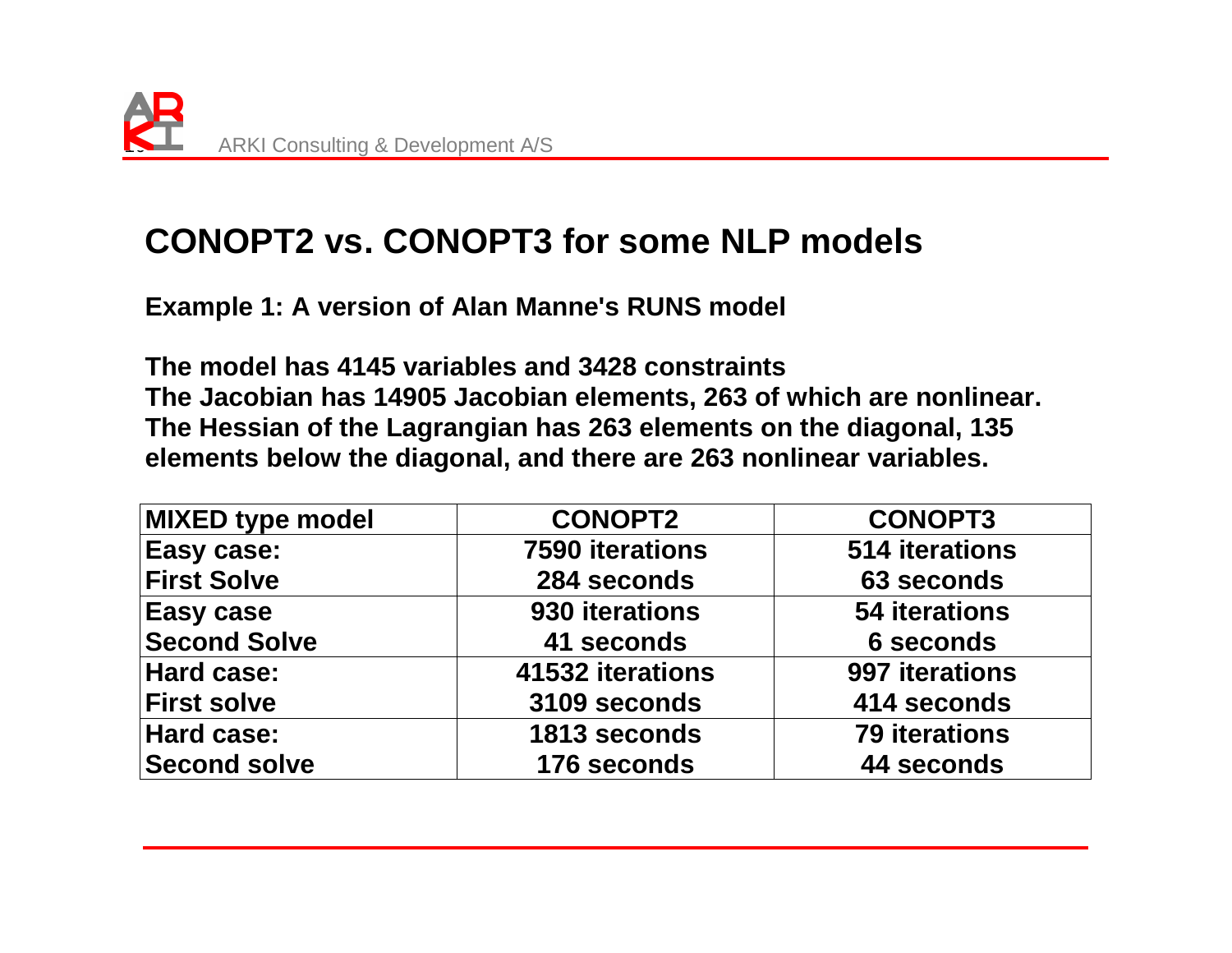### **CONOPT2 vs. CONOPT3 for some NLP models**

**Example 2: An entropy maximization model of Sherman Robinson (SAM Balancing)** 

**The model has 5048 variables and 2947 constraints The Jacobian has 19275 elements, 6631 of which are nonlinear. The Hessian of the Lagrangian has 2657 elements on the diagonal, 1987 elements below the diagonal, and there are 2790 nonlinear variables.** 

**The model has around 2100 superbasic variables and CONOPT2 could not solve it properly (terminated on slow convergence). CONOPT3 used CG, scaled with the diagonal of the reduced Hessian.** 

| <b>MIXED/CURVED type model</b> | <b>CONOPT2</b>          | <b>CONOPT3</b>        |
|--------------------------------|-------------------------|-----------------------|
| <b>Base case</b>               | <b>19527 iterations</b> | <b>183 iterations</b> |
|                                | 13758 seconds           | 56 seconds            |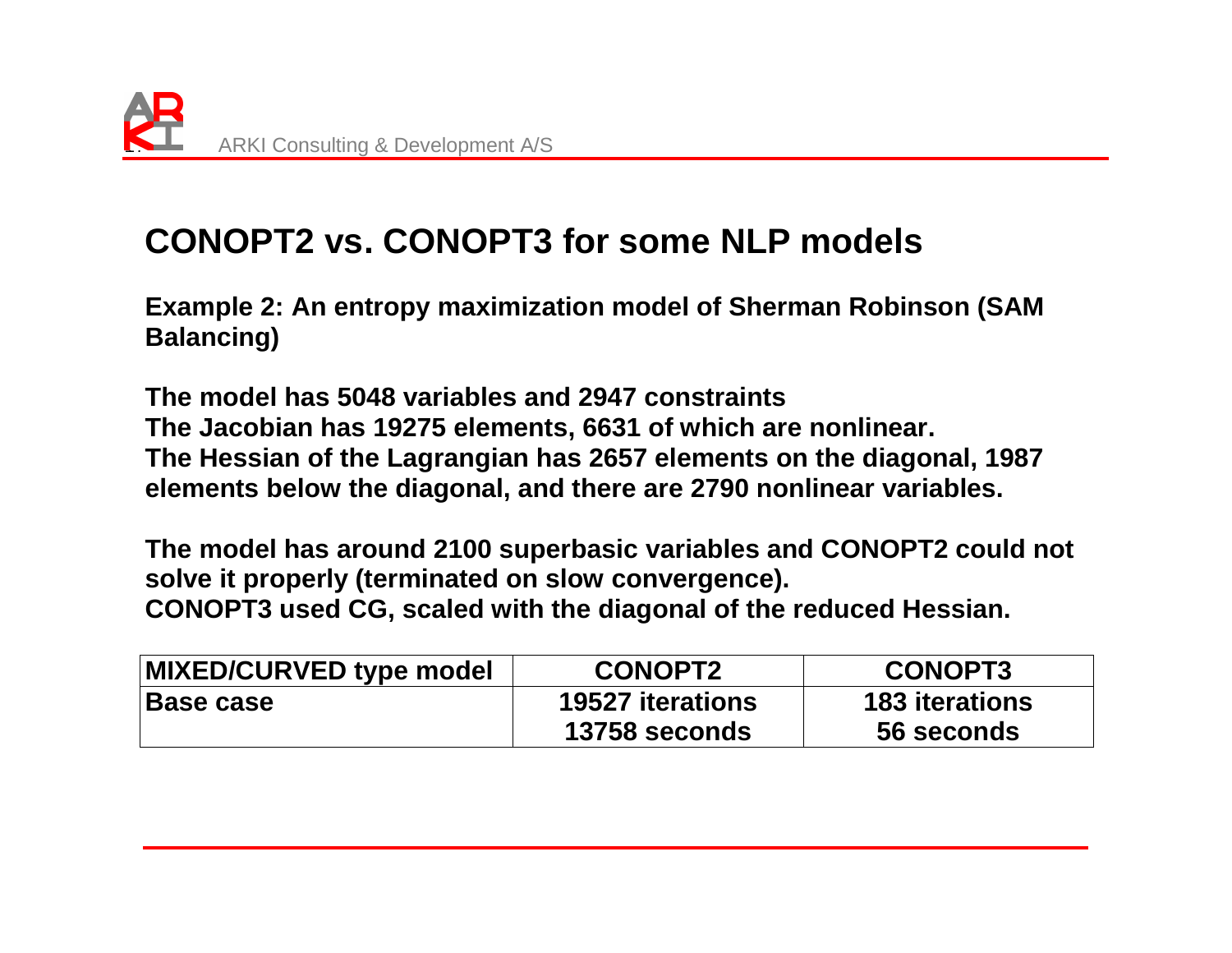

### **CONOPT2 vs. CONOPT3 for some MINLP models**

**The basis is the MINLPLib collection at http://www.gamsworld.org/minlp/minlplib.htm** 

**A comparison is difficult as seen from some examples:** 

**Model 4STUFEN (150 variables, 99 equations, and 48 discrete variables):** 

- **CONOPT2 and CONOPT3 have the same objective in the root node.**
- **CONOPT2 has 9 integer infeasibilities in the root and CONOPT3 has 25.**
- **SBB/CONOPT2 solves the model in 943 nodes and 48.84 seconds for the NLPs.**
- **SBB/CONOPT3 stops on time limit after 10097 nodes and 600 seconds for the NLPs without satisfying the optimality conditions.**
- **Time per node is 51.8 msec for CONOPT2 and 59.4 msec for CONOPT3.**
- **SBB/CONOPT3 with pseudo-costs solves the model in 370 nodes and 23.26 seconds including 4.68 seconds to initialize pseudo-costs. Time per node is 50.2 msec.**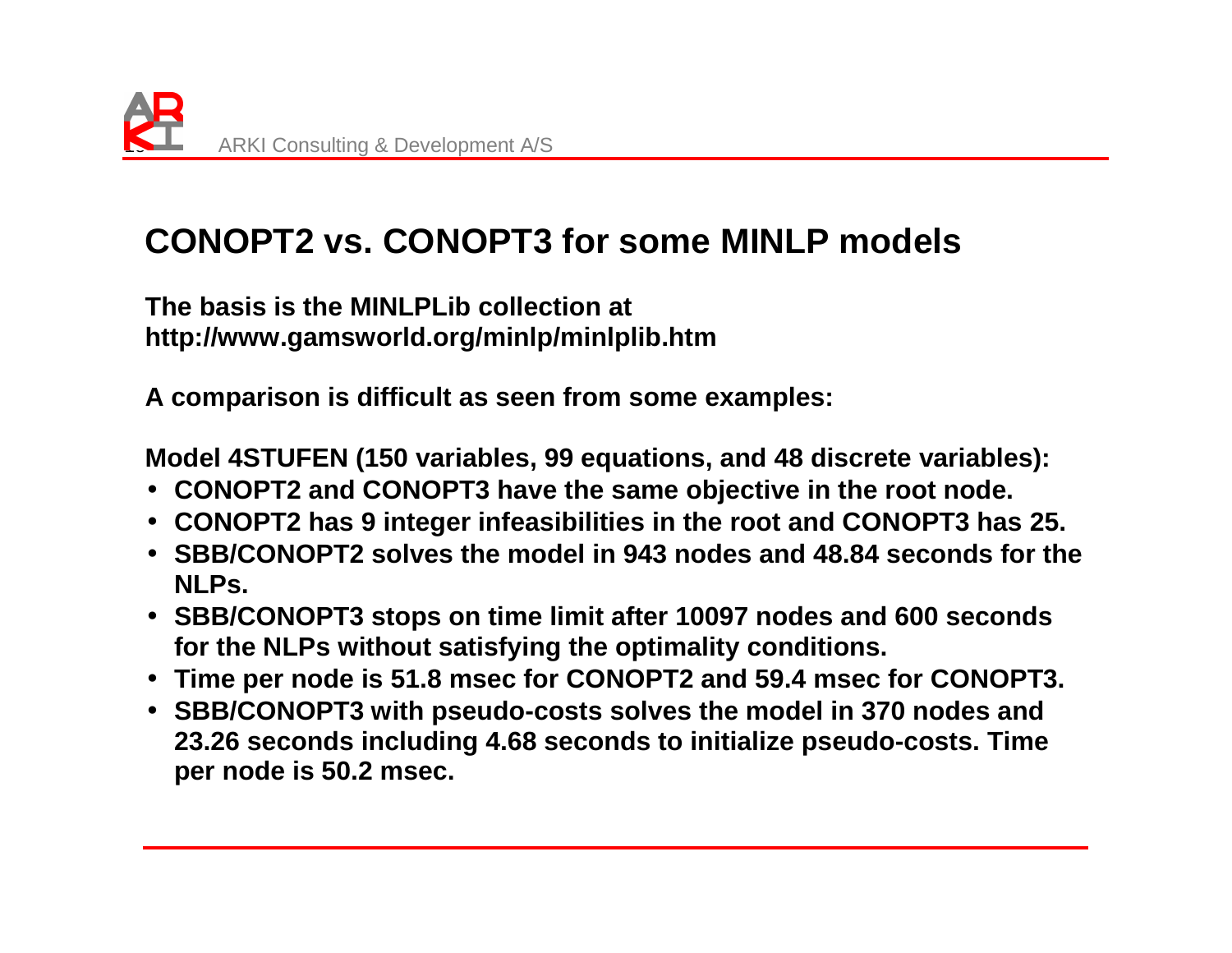# **CONOPT2 vs. CONOPT3 for some MINLP models**

**Other examples:** 

**Model WASTE (1992 equations, 2485 variables, and 400 discrete variables):** 

- **CONOPT2 determines that the root is infeasible**
- **CONOPT3 solves the root, finds an integer solution, but does not satisfy the optimality criteria within 600 seconds.**

**Model SPACE960 (6498 equations, 5538 variables, and 960 discrete variables):** 

- **CONOPT2 cannot solve the root within the selected limit of 600 seconds.**
- **CONOPT3 solves the root + 29 sub-nodes in 600 seconds.**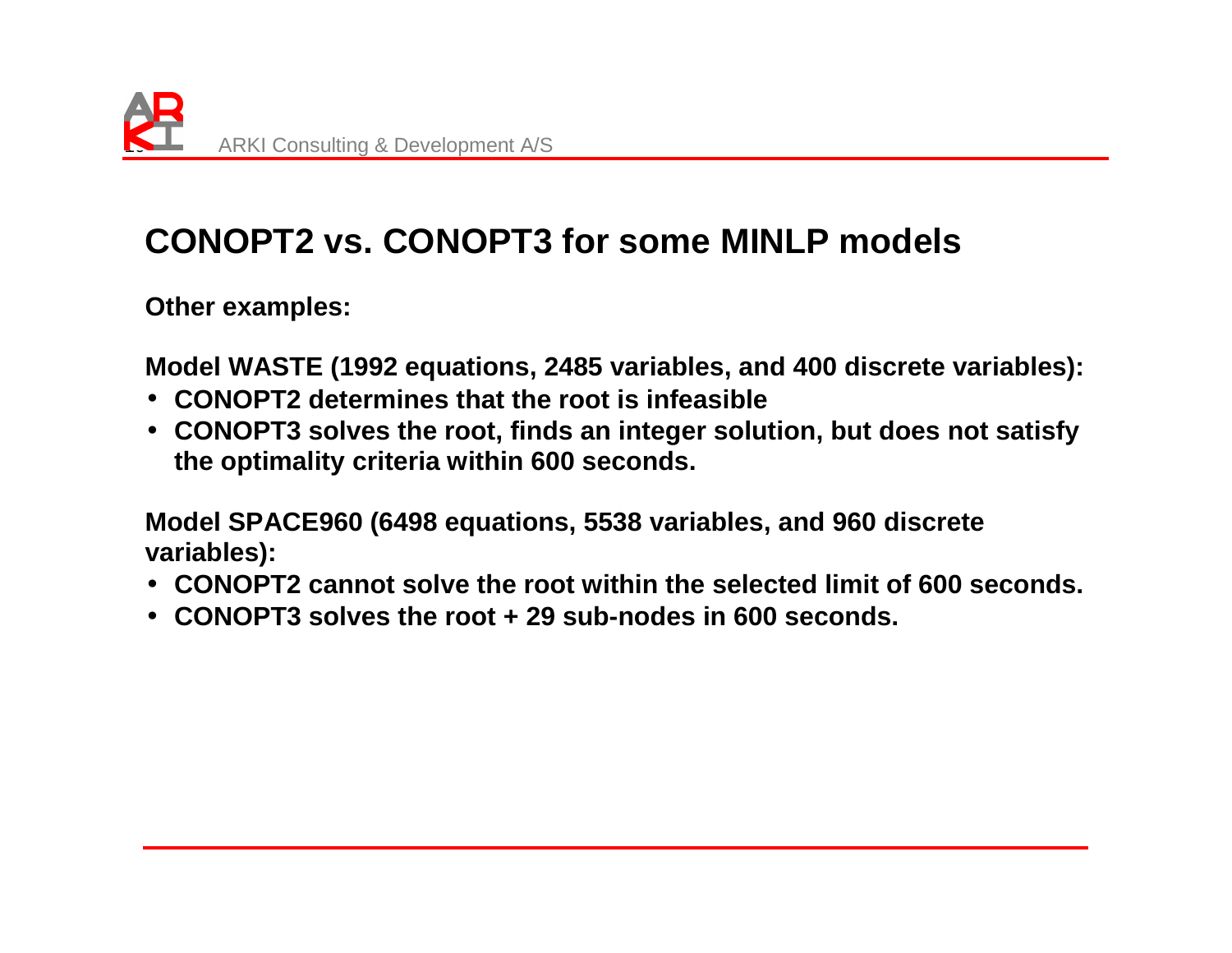# **CONOPT2 vs. CONOPT3 for some MINLP models**

**The summary statistic for performance is based on:** 

- **137 models with 107432 equations (770 average), 130423 variables (951 average), and 57329 discrete variables (418 average).**
- **T = sum of Total time spend to solve each model, max 600 seconds.**
- **N = sum of Total number of nodes used to solve each model, max 10000 nodes per solve. Root nodes are counted as 1.**
- **NE = sum of Total number of nodes used to solve each model (max 10000) multiplied by the number of equations is used to give large nodes higher weight.**

**CONOPT2 created N = 140627 nodes in T = 20256 seconds (5.6 hours). This gives 0.144 seconds per node. NE = 25.9 mill and T / NE = 7.8 10-4 seconds per node\*equation.**

**CONOPT3 created N = 208355 nodes in T = 20794 seconds. This gives 0.100 seconds per node. NE = 39.6 mill and T / NE = 5.2 10-4 seconds per node\*equation.**